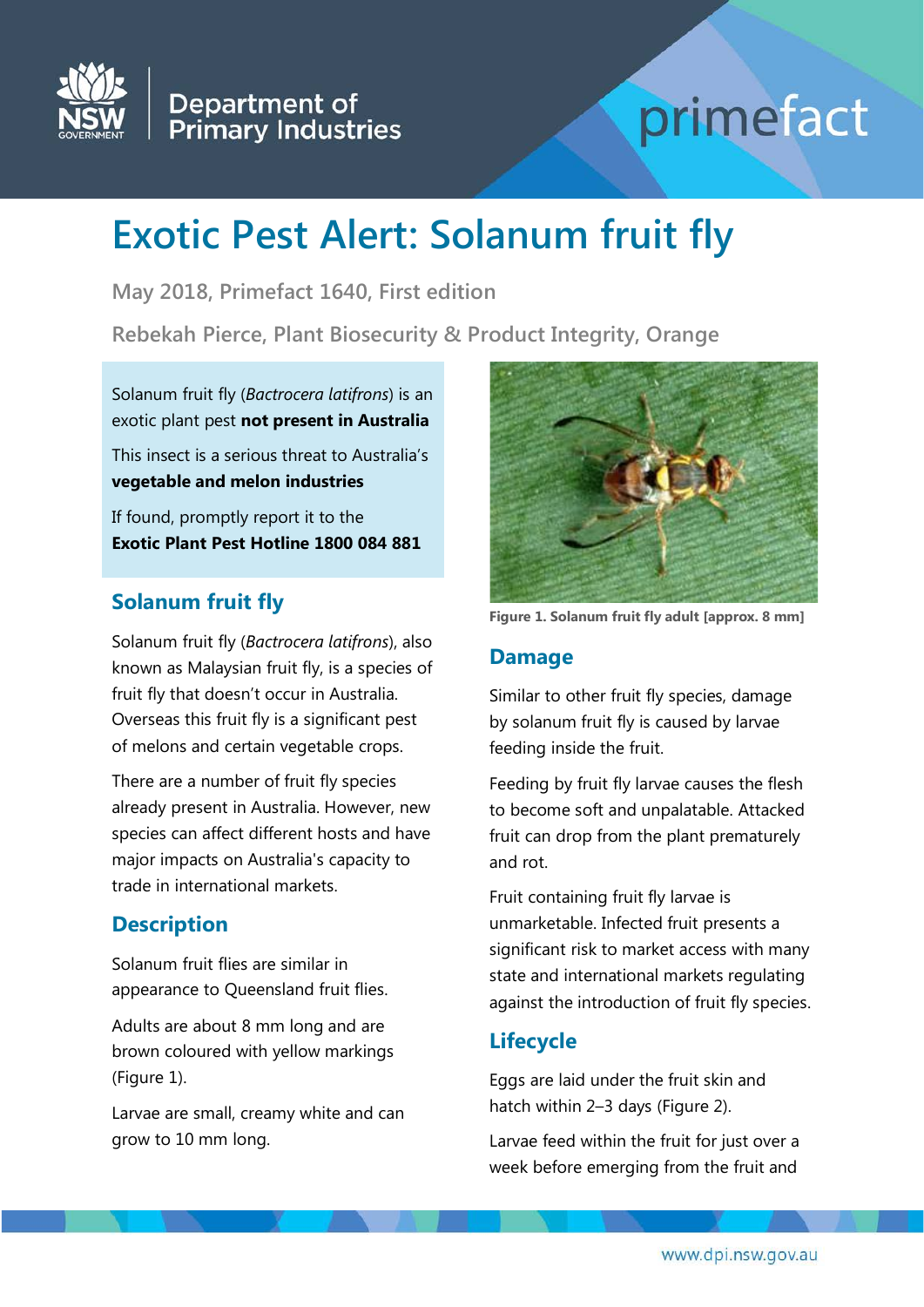dropping to the soil to pupate. The pupation period lasts around 10 days before the adult flies emerge. Females begin laying eggs 6-17 days after emerging and continue laying eggs for 6- 117 days.

In favourable environments, this lifecycle can continuously occur to produce adults throughout the year.

#### **Host range**

Solanum fruit fly is a pest of fruit and vegetable species, mainly belonging to the plant families Solanaceae and, to a lesser extent, Cucurbitaceae.

Recorded commercial hosts include capsicum, chilli, tomato, eggplant, cucumber, gourd, watermelon and *Momordica* species (including bitter melon).

Solanaceous weeds , such as black nightshade, are also known to host solanum fruit flies.

[Liquido et al. \(1994\)](https://www.cabi.org/isc/datasheet/8719%231B3F4A27-485D-4F33-9E5F-73DC9B8D9FFE) who showed that B. latifrons outcompeted B. dorsalis, B. cucurbitae and Ceratitis capitata in its Solanaceous hosts but not in its non-Solanaceous hosts.

#### **Spread**

Localised spread of fruit flies is mainly achieved through adult flight. No flight distance data is specifically given for solanum fruit fly, though many fruit fly species (*Bactrocera* spp.) have recorded flight distances of 50-100 km.



**Figure 2. Solanum fruit fly female piercing fruit skin with her ovipositor to lay eggs within**

Long distance transport of solanum fruit fly can occur with the transport of infected fruit, host plants and soil from infected areas.

#### **Distribution**

Solanum fruit fly originates from Asia, where its distribution is widespread. Established populations of solanum fruit fly have also been reported from Kenya, Tanzania and Hawaii.

#### **Actions to minimise risk**

Put in place biosecurity best practice actions to prevent entry, establishment and spread of pests and diseases:

- practice "Come clean, Go clean"
- ensure all staff and visitors are instructed in and adhere to your business management hygiene requirements
- source propagation material of a known high health status from reputable suppliers
- monitor your plants regularly
- keep records